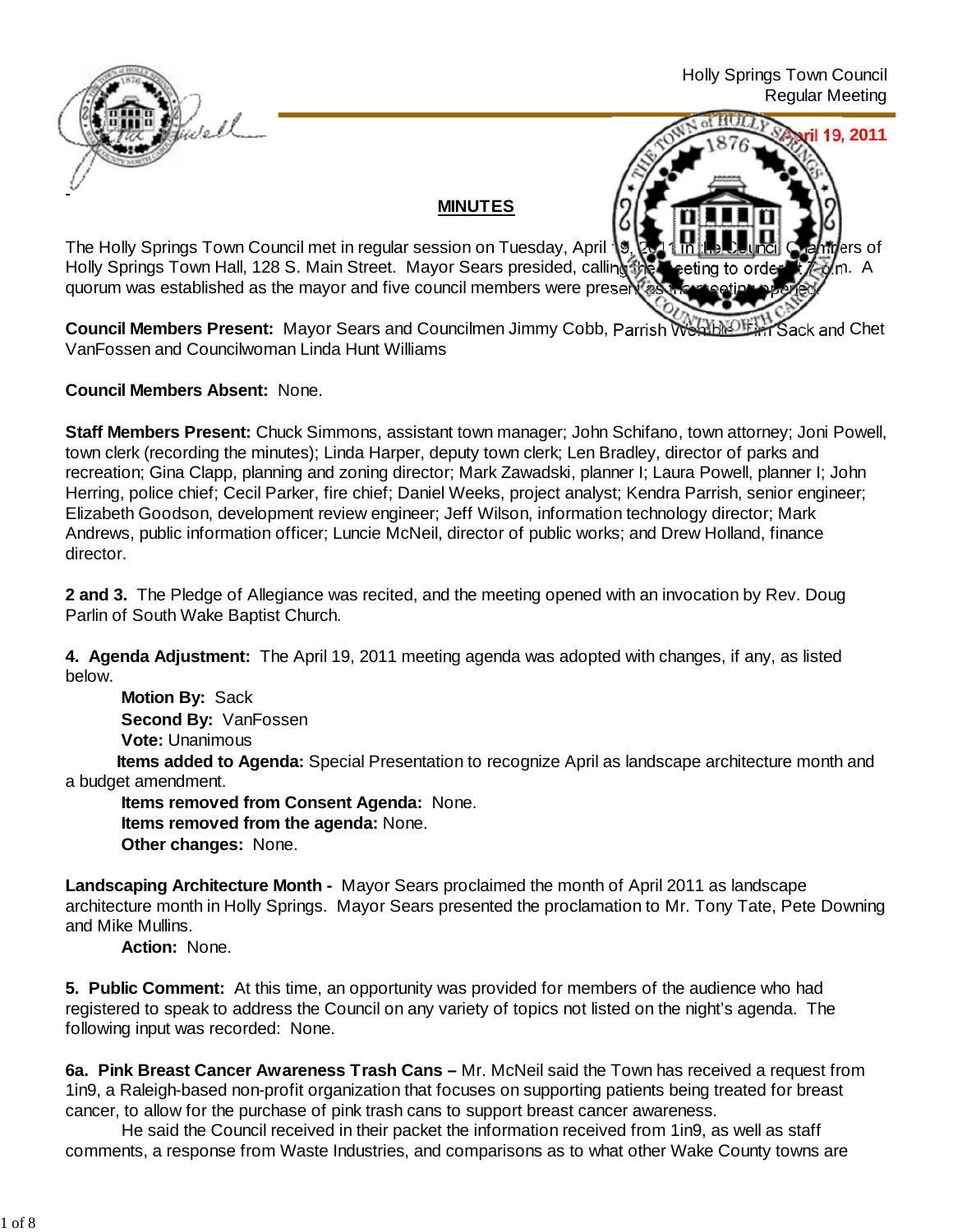doing in regard to this request.

 He said from a public relations view, this might be a positive move; however, there are several issues to be considered, such as:

 1. Would the Town also allow colored cans sold for other purposes, i.e. red cans for the Wolfpack Boosters, yellow cans for ethanol research, and the list is endless?

 2. Wouldn't donations directly to 1in9 or to the American Cancer Society be more of a direct benefit for cancer patients?

 3. Currently, Waste Industries takes the responsibility for damaged cans. Citizens who opt for the specialty trash cans would have to realize that they would be responsible for replacement of damaged cans. Mr. McNeil says cans are damaged routinely.

 Mr. Simmons said if the Council wants to allow the cans, then management would suggest that the Town would need to provide specifications for these cans and to address concern No. 3.

Mayor Sears and Council members all agreed that cancer research is important but would benefit more if donors were to save the money they would use for purchase of a garbage can and use it instead as a direct donation to the American Cancer Society, Hospice or patient support organizations.

 Consensus: The Council consensus was that it would not sanction the use of the cans and would encourage people wanting to contribute to cancer causes to donate directly.

 At this time, the Council and management expressed appreciation to the Holly Springs Public Works crews and those of Apex, Fuquay-Varina and Butner who lent assistance during storm debris clean-up following the April 16 tornado.

**6b. Parking and Trespassing Issues –** Linda Darrow and Julia Ballance said high school students parking in the Autumn Park subdivision make it difficult for residents to get out of driveways and see oncoming traffic. Students then trespass through townhome owners' properties as they walk to the high school. These students also at times drive over the speed limit and drive through the stop sign. These students are not always Autumn Park residents.

 Holly Grove Middle School also is posing a problem with parents using the subdivision as a carpool lane. Both scenarios also result in littering and trespassing.

 Chief Herring addressed the issue saying the Town needs to adopt a local ordinance citation program rather than the uniform citation.

Mr. Schifano agreed and said staff is working toward establishing a local citation program.

Mayor Sears said he would talk to the principals of the schools.

Chief Herring pointed out that police enforcement is going to deter trespassers a bit, but it will not stop it. It is just like speed limit signs, he said. The signs help deter speeders, but they don't stop them.

Mayor Sears will talk to school principals at Holly Grove Middle and Holly Springs High School to garner their support in solving the problem, and legal staff will bring forward a local citation program in the future so that the Town can more effectively enforce ordinances.

**7a. Public Hearing: Ordinance 11-03, UDO Amendments –** Mr. Zawadski said these amendments are the first round of Town-initiated Unified Development Ordinance amendments for 2011. This round of amendments includes:

- Ø Section 1.21, A. Non-Conforming Lots, Uses, Buildings, Structures, or Signs- Intent: to correct the omission of the word "not" from the amendments completed last fall. By adding back the word "not" changes the meaning of the sentence requiring a major amendment, but including the word not was the original intent when processing the amendment- "If the owner can*not* provide such evidence, the nonconformity will be deemed illegal."
- Ø Sections 4.01, 4.02, and 4.03- Industrial Districts:
- Changed Zoning district names:
	- 4.01 Warehouse Distribution to BT Business and Technology District
	- 4.02 Light Industrial to RT Research and Technology District
	- 4.03 General Industrial to IT Industry and Technology District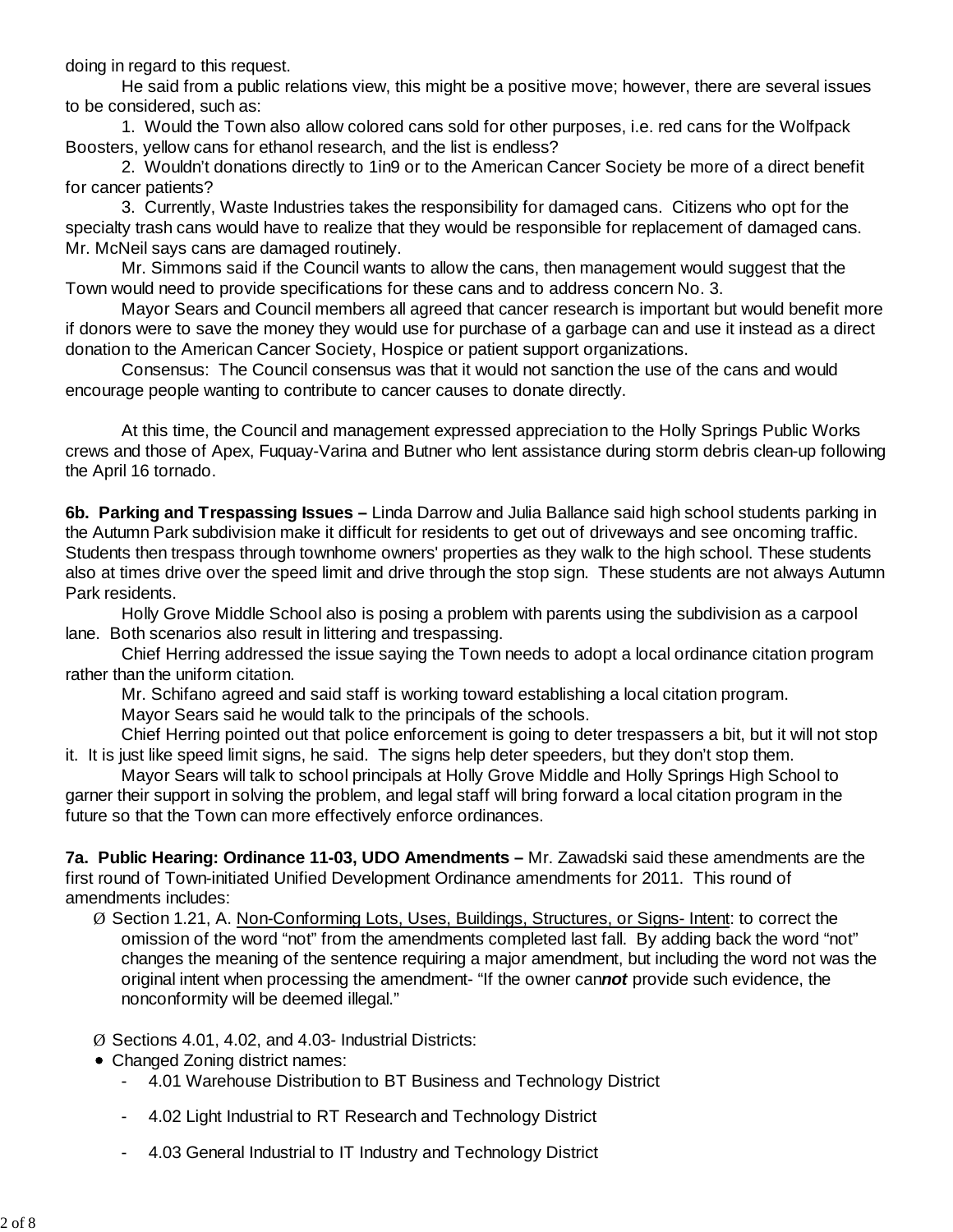- · Changed permitted uses lists from very specific uses to more broad categories to include opportunities for additional industries. (e.g. re-classified specific uses such as appliance manufacturing, clocks and watch manufacturing, jewelry manufacturing, recording instrument manufacturing, etc. to Light Manufacturing)
- Removed potentially harmful uses such as blast furnace, oil processing, slaughterhouse, wrecker service, asphalt manufacturing, explosive manufacturing, Tire manufacturing, etc.
- · Added more research and technology uses such as information technology services, research and development facility, data center, and prototype process and production plant.
- · Added requirements to permit business vehicles to be located outside of defined outdoor storage areas.
- Ø Section 9.05, D., 5.,c.,(1) Amendments to Development Plans for Architectural and Site Design Review and Development Options- to remove the requirement to notify the original action body of minor amendments to development plans. (This is something that staff has not done and found in the text of the UDO- do not see the need to do such a step. This is not a typical requirement of other jurisdictions or the NCGS.)
- Ø Section 10 Enforcement- Gives the discretion to fine or not to fine a violator to town staff. Therefore there are 2 sets of violations: one that require a 14 day notice and one that is immediately fineable. Immediately fineable violations are obvious and the people know they are violating or where giving them 14 days would be futile. Where someone is going along without knowledge of a violation, the 14 day notice is necessary.
- $\varnothing$  Section 11 Definitions- added definitions as appropriate for the modifications to the "industrial" district use charts.

With that explanation completed, Mayor Sears opened the public hearing to accept input. The following comments were recorded: None.

There being no comments, the public hearing was closed.

**Action #1:** The Council approved a motion to adopt the following statement of compatibility as true: *"The requested UDO text amendments are consistent with the* Vision Holly Springs Comprehensive Plan *Executive Summary 'Using the Plan to Implement the Town's Vision' and 'Adopting and Implementing the Plan' as well as the Future Land Use Section 'Objectives' and 'Business Park' designation details."*

**Motion By:** Sack **Second By:** Womble **Vote:** Unanimous

**Action #2:** The Council approved a motion to adopt Ordinance 11-03 approving and enacting UDO text amendments 11-UDO-01 to modify the text of UDO Sections 1.21, 4.01 Warehouse Distribution, 4.02 Light Industrial, 4.03 Heavy Industrial, 9.05, 10, and 11 Definitions.

 **Motion By:** Sack **Second By:** Womble **Vote:** Unanimous *A copy of Ordinance 11-03 is incorporated into these minutes as addendum pages.*

**7b. Public Hearing: Rezoning Petition 11-REZ-01 –** Mr. Zawadski said the Town has received a rezoning request for two properties near the intersection of Raleigh Street and Holly Springs Road. The properties total 1.85 acres and currently are zoned R-15: Residential and LB: Local Business. The applicant is requesting that both properties be rezoned to R-8: Residential. The properties are located within the Village District Area Plan (VDAP) and are designated for residential land uses. The requested zoning to R-8 would be consistent with the residential land use designation.

He said the residential land use in the VDAP allows for a variety of dense residential development in the form of small-lot single-family homes, townhomes, and apartments.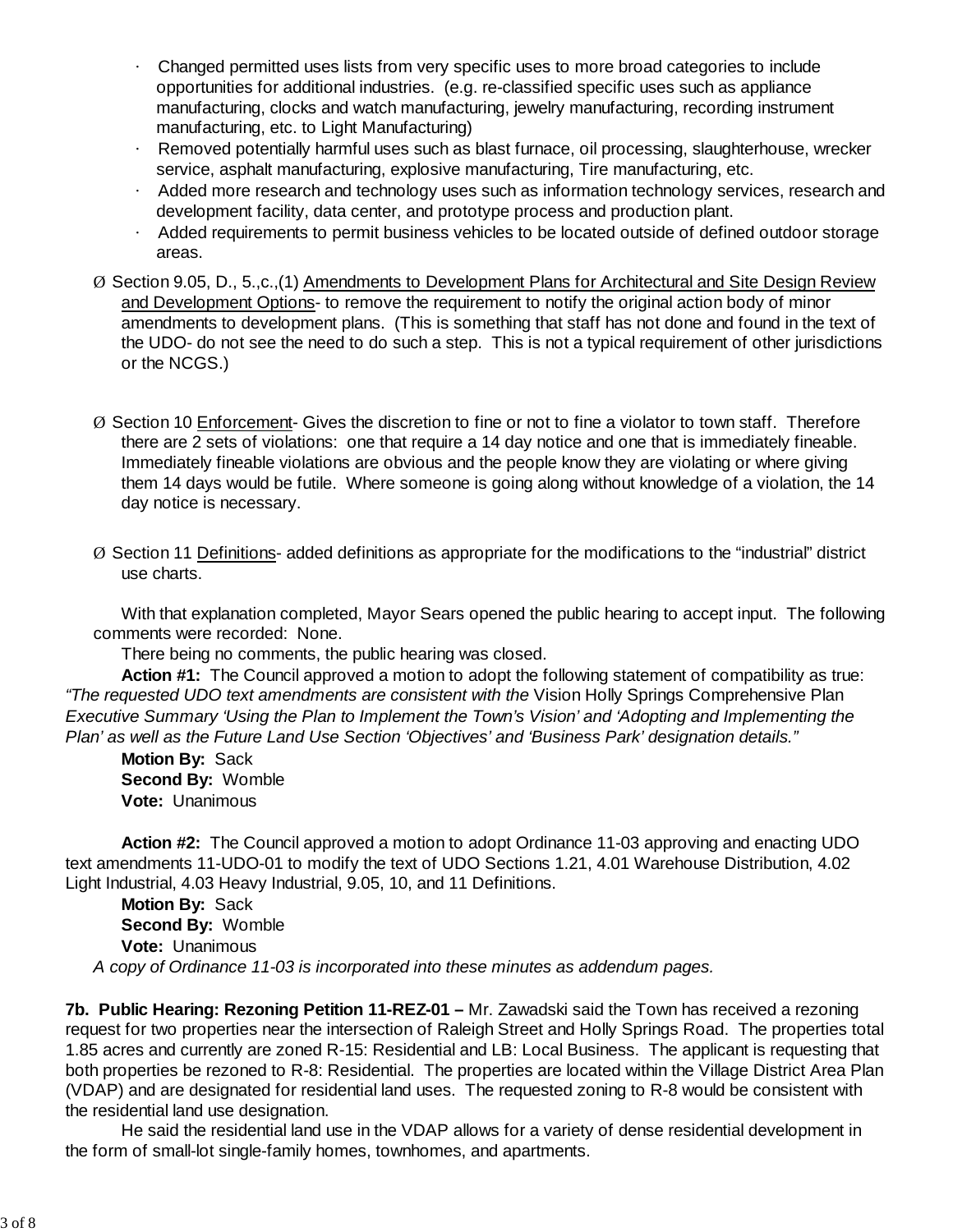Councilman Womble expressed concern about parking.

Mr. Zawadski said current regulations would provide for adequate on-street and on-site parking. With that explanation completed, Mayor Sears opened the public hearing to accept input. The following comments were recorded: None.

There being no comments, the public hearing was closed.

**Action #1:** The Council approved a motion to accept the following statement as true*: "The requested zone map change from R-15: Residential and LB: Local Business Limited to R-8: Residential is consistent with the* Holly Springs Comprehensive Plan *since the Future Land Use Plan Map of the Village District Area Plan indicates this property as Residential and the R-8 Residential District sets the maximum allowed density at 4.5 units per acre."*

**Motion By:** VanFossen **Second By:** Womble **Vote:** Unanimous

**Action #2:** The Council approved a motion to adopt Ordinance 11-REZ-01 to change the zoning of PIN# 0659-02-1999 from R-15: Residential to R-8: Residential and PIN# 0659-03-1154 from LB: Local Business Limited to R-8: Residential.

 **Motion By:** VanFossen **Second By:** Womble **Vote:** Unanimous *A copy of Ordinance 11-REZ-01 is incorporated into these minutes as addendum pages.*

**7c. Public Hearing: Rezoning Petition 11-REZ-03 –** Ms. Laura Powell said town staff has received a request to rezone approximately 3.03 acres from LB: Local Business Limited to LB: Local Business. The subject parcel at 153 Holly Springs Road contains a dwelling that has been converted to an office use that was once known as Thompson and Associates, PA and is now home to Hope Community Church offices.

 She said this property first was rezoned in 1994 by the Town, and at the time was approved under a previous zoning ordinance and given the zoning classification of Office and Institutional (O&I.) This was done to encourage office uses and conversions along Holly Springs Road. When the current Unified Development Ordinance was adopted in 2002, the O&I zoning district was eliminated, and the subject property was given the classification of Local Business: Limited, in which permitted uses were restricted to educational uses, office / professional services, and residential to match the previous O&I District.

 Ms. Powell said the church would like to be able to use the building for small-scale Bible studies and group meetings. Currently, the LB Limited zoning does not allow them to do so, so they are requesting to remove the "Limited" restrictions previously set forth, which would allow the church to do those operations.

With that explanation completed, Mayor Sears opened the public hearing to accept input. The following comments were recorded:

Larry O'Neal, 412 Trinidad Ct. – Mr. O'Neal addressed the Council, first to comment on the sense of community during the weekend's tornadic storm. He then spoke in favor of the petition. He asked that the applicant just be cognizant of the fact that the property backs up to residential properties and to be considerate of children's bedtimes.

There being no further comments, the public hearing was closed.

The Council agreed the proposal would be a good use of the property.

**Action #1:** The Council approved a motion to accept the following statement as true: *"The requested* zone map change from LB: Local Business Limited to LB: Local Business is consistent with Vision Holly Springs Comprehensive Plan *since the plan designates this parcel as Community Commercial."*

**Motion By:** Womble **Second By:** Williams **Vote:** Unanimous

**Action #2:** The Council approved a motion to adopt Ordinance 11-REZ-03 to change the zoning of ± 3.03 acres of Wake County PINS # 0649-93-9433 and 0649-93-9726 from LB: Local Business Limited to LB: Local Business as submitted by Hope Community Church.

**Motion By:** Womble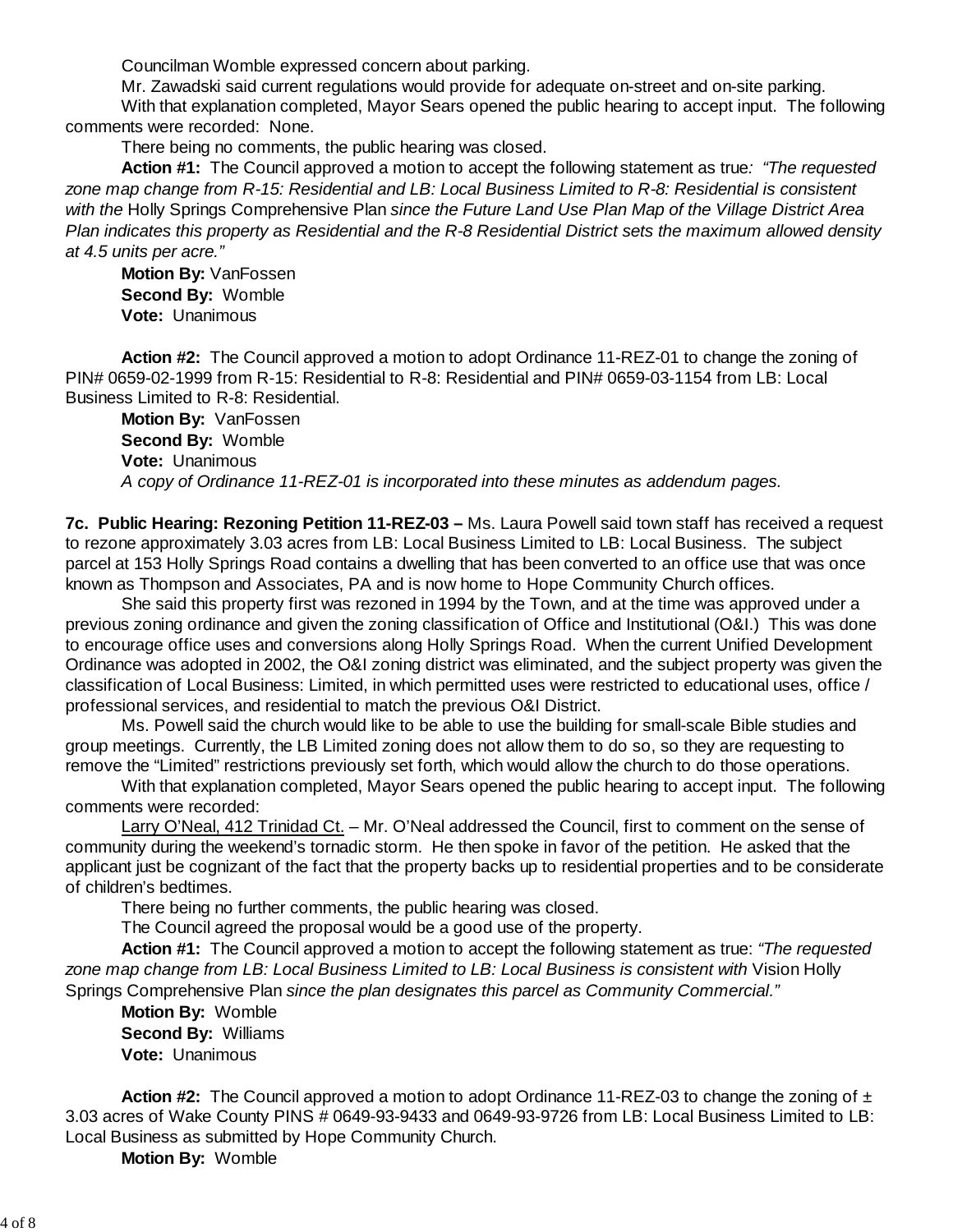**Second By:** Williams **Vote:** Unanimous *A copy of Ordinance 11-REZ-03 is incorporated into these minutes as addendum pages.*

**7d. Public Hearing: Special Exception Use Petition 11-SEU-01 –** Mr. Zawadski said the Town has received a request for a Special Exception Use for a veterinary hospital (with no outdoor kennels) to be located at 5432 Sunset Lake Road. The property is 0.97 acres and is located near the intersection of Sunset Lake Road and Wescott Ridge Road.

 He said the property is the former location of Arrange Your Home, and the new business is proposed to utilize the existing building. No building or site modifications are proposed for the project. The property includes a total of 14 existing parking spaces located on the southern side of the property, and the site is proposed to be accessed from the existing driveway located on Sunset Lake Road.

 With that explanation completed, Mayor Sears opened the public hearing to accept sworn testimony. The following testimony was recorded under oath administered by the Deputy Town Clerk:

Paul Brewer, 2613 Wingate Hill Ct., Raleigh – Mr. Brewer, the applicant. Mr. Brewer provided testimony in support of the application. He said the application addresses each of the findings of fact.

David Orringer, 3508 Queen Anne Place, Clayton – Mr. Orringer is owner of the building. He said the utility easement at the rear of the property is 300 feet and provides buffer. He said the use would not generate traffic or noise.

Dr. Shaylene Snyder, 58 Sicily Drive, Clayton - Dr. Snyder, the veterinarian hoping to move in to the subject property. Dr. Snyder said she would like to move her practice to Holly Springs and serve the community. She said she does not believe noise would be a problem because hers is a low-volume practice. Overnight care, she said, would be for only two or three animals post surgery. She added that dogs and cats in that state are generally very quiet.

William D. Bilger, 101 Westcott Ridge Drive - Mr. Bilger, a neighboring property owner, spoke in favor of the application. He said he could not imagine it posing any problems to him or his neighbors.

Robert Bedi, 725 Loch Highlands Dr., Raleigh – Mr. Bedi is a client of Dr. Snyder's and he spoke in favor of the petition. He said Dr. Snyder's is a quality operation and would be a benefit to the community. He added that, although the Holly Springs location is farther away from his address than Dr. Snyder's current location, he will be following her to Holly Springs.

Jocelyn Thornton, 5105 Sunset Fairways Dr. – Ms. Thornton said her concern was about the outdoor kennels. Her property backs up to the back of the subject property, and she said the 300-foot utility easement is an open space between her backyard and the subject property; however, it is not an adequate buffer. She asked that if the plan was approved that landscaping be added to further screen the back of the property from hers.

Paul Hewitt, 5216 Sunset Fairways Dr. - Mr. Hewitt's property is also neighboring to the subject, and he spoke in favor of the petition. He said he is not concerned about outdoor kennels.

Randall Miller, representing Sunrise Methodist Church – Mr. Miller spoke as a member of Sunrise Methodist Church. He said he would appreciate if the Council were to make sure that the veterinary hospital and church could co-exist. He said the church is not opposed as long as the septic tank issue is addressed.

He said he thinks the vet use will have to connect with town sewer service. He said the Church had to stub to that piece, and he thinks the owners should pay for that extension and not the church. He asked that this be a condition of approval.

Lisa Thompson, 108 Chatham Ct., Clayton -- Ms. Thompson spoke in favor of the petition and Dr. Snyder. She said it was worth the 45-minute drive to support her veterinarian and it would be worth the drive to bring her pet to Dr. Snyder in Holly Springs.

Steve Callas, 5212 Lake Edge Drive - Mr. Callas supports the petition and thinks the locaction is ideal for his veterian's new office.

Hannah L'Hammedieu, 109 Chilmark Ridge Drive – Ms. L'Hammedieu spoke in favor of the petition. She said she would love to see Dr. Snyder's practice in Holly Springs.

There being no further testimony, the public hearing was closed.

Councilmen Sack, Womble and VanFossen and Councilwoman Williams said they felt that the use would have no negative impact on neighboring property owners. Councilman VanFossen suggested that the applicant install a fence and plant some screening evergreens for added buffer. He said he would hope the applicant would work with the church, but he said the church was required to stub the sewer lines to neighboring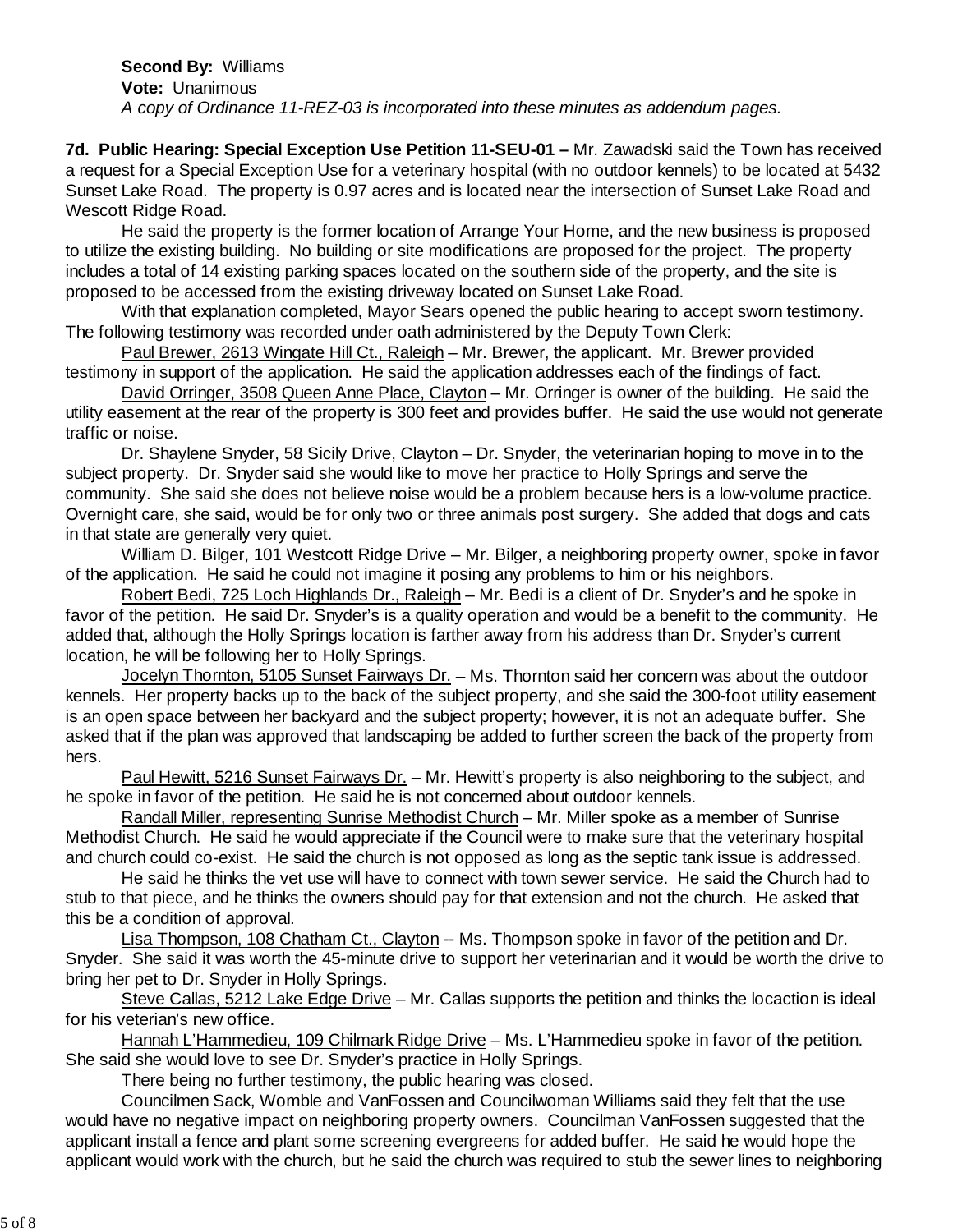property just as any other developing parcel.

**Action:** The Council approved a motion to make and accept the findings of fact to be recorded in the minutes for Special Exception Use Petition #11-SEU-01 requesting permission for a veterinary hospital to locate at 5432 Sunset Lake Road as submitted by Higher Properties, LLC.

Special Exception Use Findings of Fact:

 A special exception use may be granted only upon the presentation of sufficient evidence to enable a written determination that:

- a. The proposed use will not be injurious to the public health, safety, comfort, community moral standards, convenience or general welfare;
- b. The proposed use will not injure or adversely affect the adjacent area;
- c. The proposed use will be consistent with the character of the district, land uses authorized therein, and the Town of Holly Springs Comprehensive Plan;
- d. The proposed use shall conform to all development standards of the applicable district (unless a waiver of such development standards is requested as part of the special exception use petition and approved as set forth above, in which case the proposed use shall conform to the terms and conditions of such waiver).
- e. Access drives or driveways are or will be sufficient in size and properly located to: ensure automotive and pedestrian safety and convenience, traffic flow as set forth in Section 7.09 – Pedestrian Circulation and Vehicular Area Design; and, control and access in case of fire or other emergency;
- f. Off-street parking areas, off-street loading areas, trash enclosures, trash pick-up and removal, and other service areas are located so as to be safe, convenient, allow for access in case of emergency, and to minimize economic, glare, odor, and other impacts on adjoining properties and properties in the general neighborhood;
- g. The lot, building or structure proposed for the use has adequate restroom facilities, cooking facilities, safety equipment (smoke alarms, floatation devices, etc.), or any other service or equipment necessary to provide for the needs of those persons whom may work at, visit or own property nearby to the proposed use;
- h. Utilities, schools, fire, police and other necessary public and private facilities and services will be adequate to handle the needs of the proposed use;
- i. The location and arrangement of the use on the site, screening, buffering, landscaping, and pedestrian ways harmonize with adjoining properties and the general area and minimize adverse impacts; and,
- j. The type, size, and intensity of the proposed use (including but not limited to such considerations as the hours of operation and numbers of people who are likely to utilize or be attracted to the use) will not have significant adverse impacts on adjoining properties or the neighborhood.

**Motion By:** VanFossen **Second By:** Womble

**Vote:** Unanimous

*A* c*opy of Special Exception Use Petition 11-SEU-01 addressing the findings of fact is incorporated into these minutes as addendum pages.*

**Action #2:** Having made findings of fact that the project meets the requirements to be granted a Special Exception Use, the Council approved a motion to approve Special Exception Use Petition #11-SEU-01 to allow a veterinary hospital at 5432 Sunset Lake Road as submitted by Higher Properties, LLC with the following condition:

- 1. All previous conditions for 04-DP-04 shall apply to this approval as well (including but not limited to):
	- a. Documentation of adequacy of existing septic system must be provided for site to develop without connection to public sewer. If such documentation cannot be provided, site will be required to connect to offsite public sewer.

**Motion By:** VanFossen

**Second By:** Womble **Vote:** Unanimous

**7e. Public Hearing: Annexation Petition A11-01 –** Ms. Clapp said the Town has initiated a petition for annexation of approximately 1.702 Town-owned acres located adjacent to Bass Lake Park.

She said the petition meets all the statutory requirements for annexation. With that explanation completed, Mayor Sears opened the public hearing to accept input. The following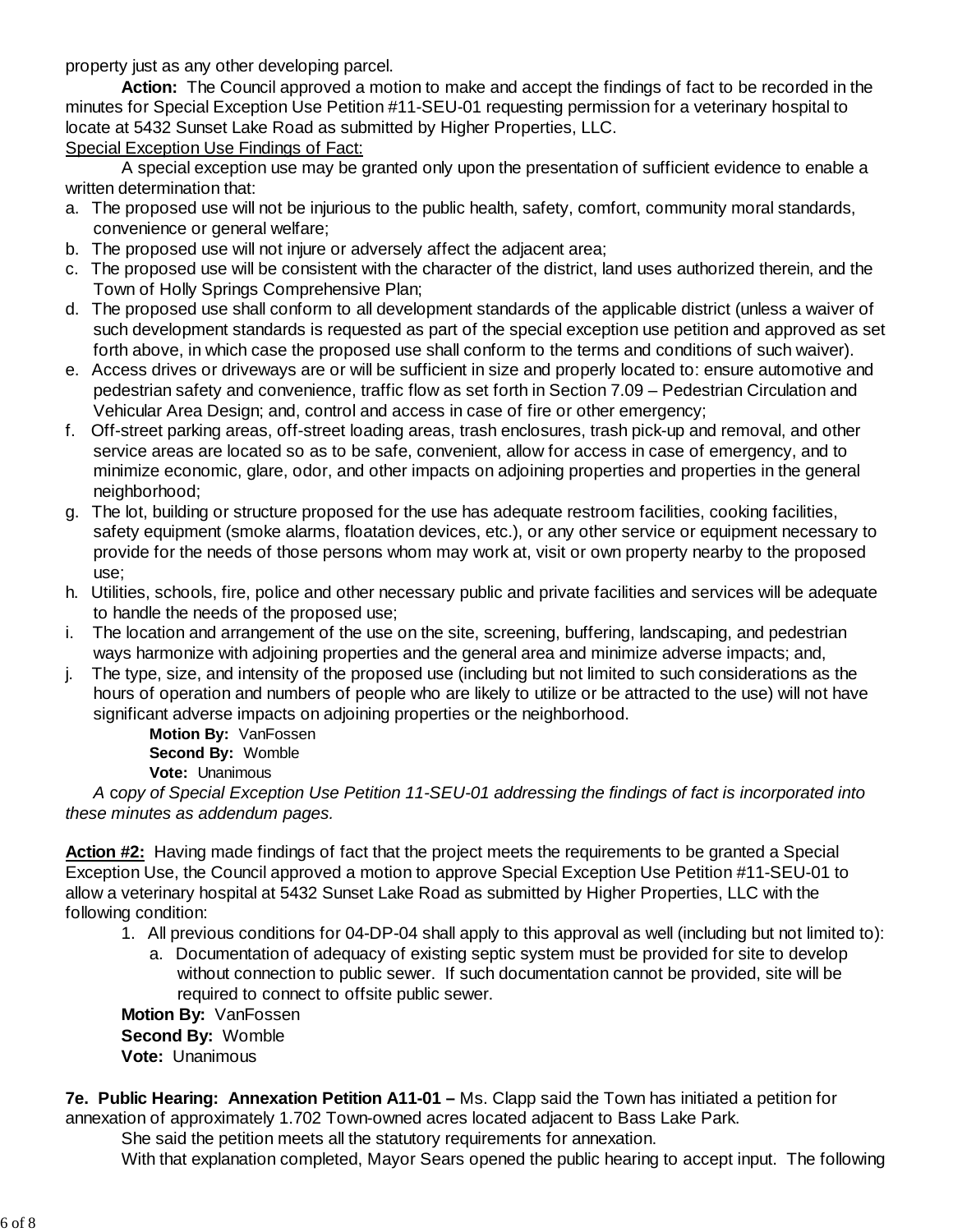comments were recorded: None.

There being no comments, the public hearing was closed.

**Action:** The Council approved a motion to adopt Annexation Ordinance A11-01 annexing approximately 1.702 acres owned by the Town, and more particularly described as Wake County PIN: 0658.02-88-7006, into the corporate limits of the Town of Holly Springs.

 **Motion By:** Womble **Second By:** Sack **Vote:** Unanimous *A copy of Annexation Ordinance a11-01 is incorporated into these minutes as addendum pages.*

**8. Consent Agenda:** The Council approved a motion to approve all items on the Consent Agenda. The motion carried following a motion by Councilman Sack, a second by Councilman VanFossen and a unanimous vote. The following actions were affected:

8a. Minutes – The Council approved minutes of the Council special and regular meetings held in March.

8b. Budget Amendment Report– The Council received a monthly report of amendments to the FY 2010-11 budget approved by the town manager. *A copy of the budget amendment report is incorporated into these minutes as addendum pages.*

8c. CDBG Scattered Sites Grant Program Contract – The Council approved to enter a contract with The Wooten Company for administration of the CDBG scattered sites grant program.

8d. 2010 CDBG Scattered Site Grant Project Program Manual - The Council adopted a program manual for the Town's 2010 CDBG scattered sites grant project.

8e. Budget Amendment, \$53,650 – The Council adopted amendments to the FY 2010-11 budget in the amount of \$53,650 for work in the Grigsby Avenue sidewalk project. *Copies of the budget amendments are incorporated into these minutes as addendum pages.*

8f. Budget Amendment, \$367,880 – The Council adopted amendments to the FY 2010-11 budget in the amount of \$367,880 for construction and related work in the Main Street South sidewalk project.*Copies of the budget amendments are incorporated into these minutes as addendum pages.*

8g. Main Street South Sidewalk Project – The Council approved to enter into a contract with S&ME in the amount of \$27,500 for materials and testing in the Main Street South sidewalk project.

8h. Budget Amendment, \$3,750 – The Council adopted an amendment to the FY 2010-11 budget in the amount of \$3,750 for the annual Economic Development Partners Event.*A copy of the budget amendment is incorporated into these minutes as an addendum page.*

8i. Budget Amendment, \$45,000 – The Council adopted an amendment to the FY 2010-11 budget in the amount of \$45,000 for installation of waterline along Irving Parkway extension. *A copy of the budget amendment is incorporated into these minutes as an addendum page.*

8j. Quarterly Financial Report – The Council received the quarterly financial report. *A copy of the quarterly finance report is incorporated into these minutes as addendum pages.*

8k. Budget Amendment, \$8,425- The Council adopted a amendment to the FY 2010-11 budget in the amount of \$8,425 to move funds from Community Development Project revenues located in Fund Balance to Maintenance and Repair-town facilities. *A copy of the budget amendment is incorporated into these minutes as an addendum page.*

**9a. Park Property Donation –** Mr. Schifano said he has been in communication with George Jordan, III, heir to a 43-acre tract along Middle Creek. Mr. Jordan wishes to make a donation of land to the Town of Holly Springs. This acquisition would allow for some passive parks and recreation opportunities along Middle Creek and perhaps some opportunities to do some environmental enhancement in this sensitive area.

 He said the Town has had a Phase 1 environmental assessment of the property which showed no hazardous conditions, as well as a survey, which was attached in Council packets.

**Action:** The Council approved a motion to accept a donation from Jordan family heirs of land for passive and environmental park purposes.

**Motion By:** Womble **Second By:** VanFossen **Vote:** Unanimous